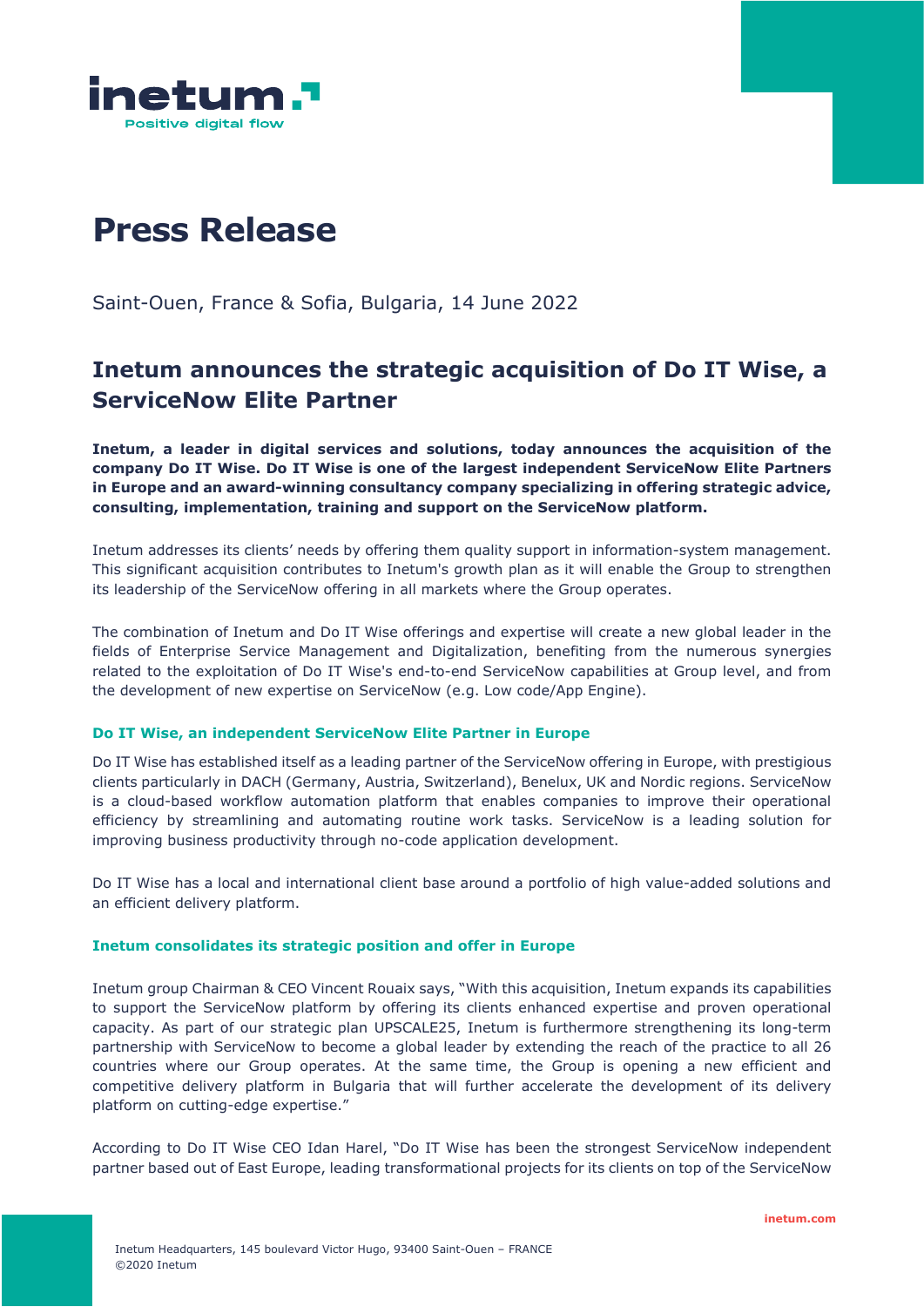

platform. In joining Inetum we see an amazing opportunity to expand our client base and offerings among the Group's clients, and to double our growth in less than 3 years."

Marin Marinov, Do IT Wise Chief Sales & Services Officer added, "Do IT Wise culture is all about delivering exceptional value and positive impact to our clients, partners, teams, and society in general. I am absolutely thrilled that we are joining an organization, which shares the same values and vision. The synergies across our portfolio, expertise and market presence are significant and position us to deliver even greater positive impact to all our stakeholders."



#### **About Do IT Wise:**

*Based in Bulgaria, Do IT Wise is a ServiceNow Elite Partner, empowering companies on their digital transformation journey by offering strategic advisory, implementation, integration and operations services on top of ServiceNow across ITOM, ITSM, ITBM, CSM, GRC/IRM, SecOps, HR and Intelligent Applications offerings. The company has a proven track record of successful projects across all industry verticals, with a particular focus on Telecom & Service Providers, Banking and Financial Services, Transportation and Manufacturing.*

#### **About Inetum, Positive digital flow:**

*Inetum is an agile IT services company that provides digital services and solutions, and a global group that helps companies and institutions to get the most out of digital flow. In a context of perpetual movement, where needs and usages are constantly being reinvented, the Inetum group is committed towards all these players to innovate, continue to adapt, and stay ahead. With its multi-expert profile, Inetum offers its clients a unique combination of proximity, a sectorial organisation, and solutions of industrial quality. Operating in more than 27 countries, the Group has nearly 27,000 employees and in 2021 generated revenues of €2.2 billion.*